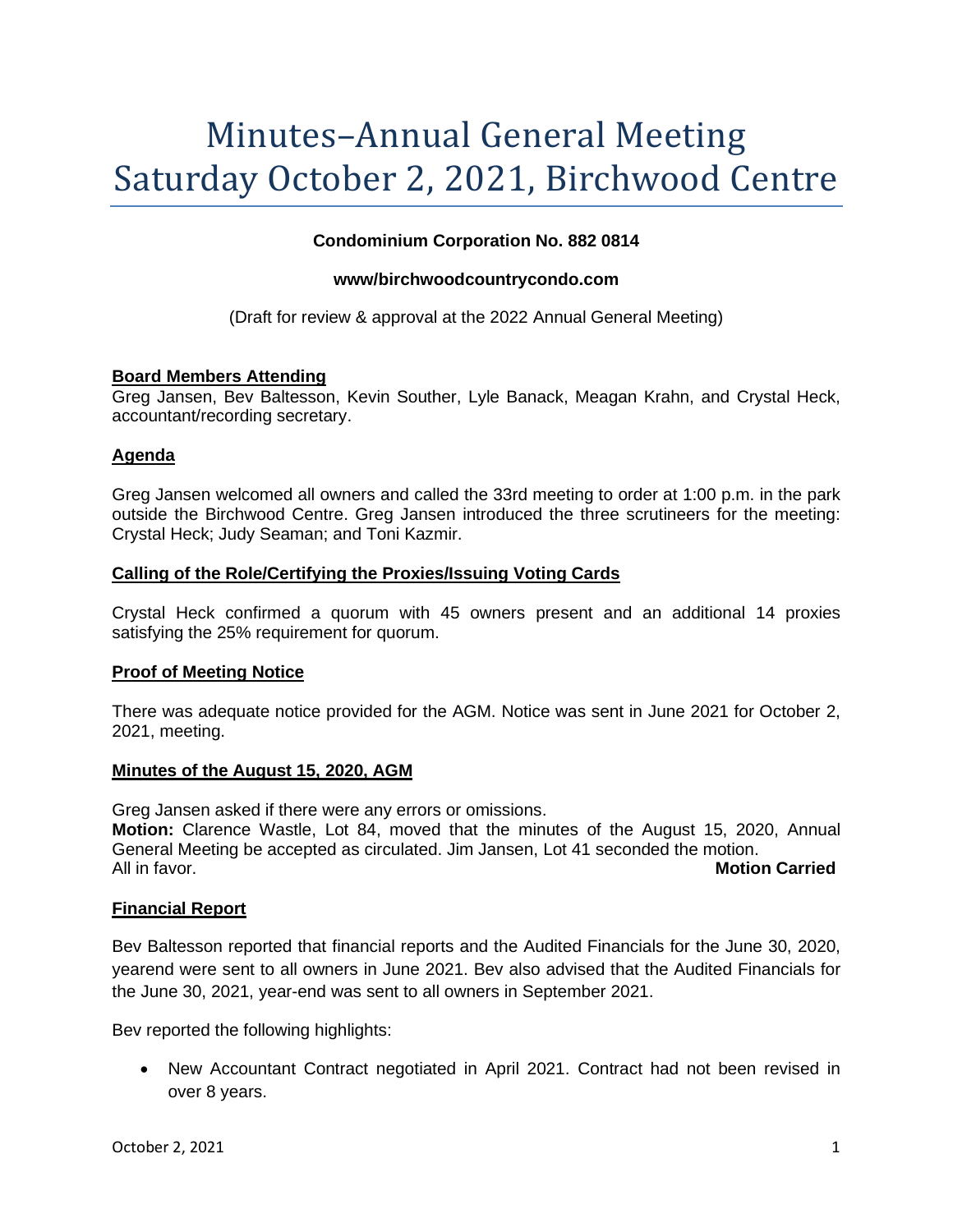- New Grass Maintenance Contract negotiated for new contractor in May 2021.
- Insurance increases and new policy for Fidelity Bond.
- Contracted fixed price for electrical rates with ENCORE.
- New Contract created for Administration Assistant in June 2021.
- Mild winter decreased snow removal costs and no water freezes.

# **Site Services**

Meagan Krahn provided the following highlights for Site Services:

- Culverts were placed or replaced in the summer of 2020 to approve drainage.
- Dust control was applied in June of 2021.
- Replacement of wooden electrical boxes with new metal boxes continued through the 2020-2021 fiscal year.
- New Grass Maintenance contract signed in May of 2021.
- Non-compliance letters and lawn maintenance letters were sent throughout the summer of 2021. Non-compliance work was completed by the Grass Maintenance contractor, if necessary. Costs for any non-compliance work was applied to the lot owner.
- Purchased a coil of underground concentric neutral power cable to be used in emergency situations.

Water Upgrade Project remains ongoing and within budget. Aspen Grove wellhouse is complete. Cedar Glen wellhouse is complete with a small amount of construction work to be completed. Willow Ridge wellhouse still requires a revision to the piping and has a small amount of construction work to be completed. Any necessary repairs discovered through the upgrade were completed as required.

Grass Maintenance contractor, Paul Mah, reported that due to the dry conditions this summer, the Grass Maintenance contract was under budget.

# **Brazeau County Liaison**

Lyle Banack provided a brief report on his communication with Brazeau County over the past year. Lyle advised that there has been a good working relationship with Brazeau County, and they have been willing to work with the Board.

- Brazeau County was able to provide dust control in our community in June 2021 on short notice and at cost.
- The blue lot and directional signs in the community were also supplied by Brazeau County. The signs were installed by a contractor hired by the Board.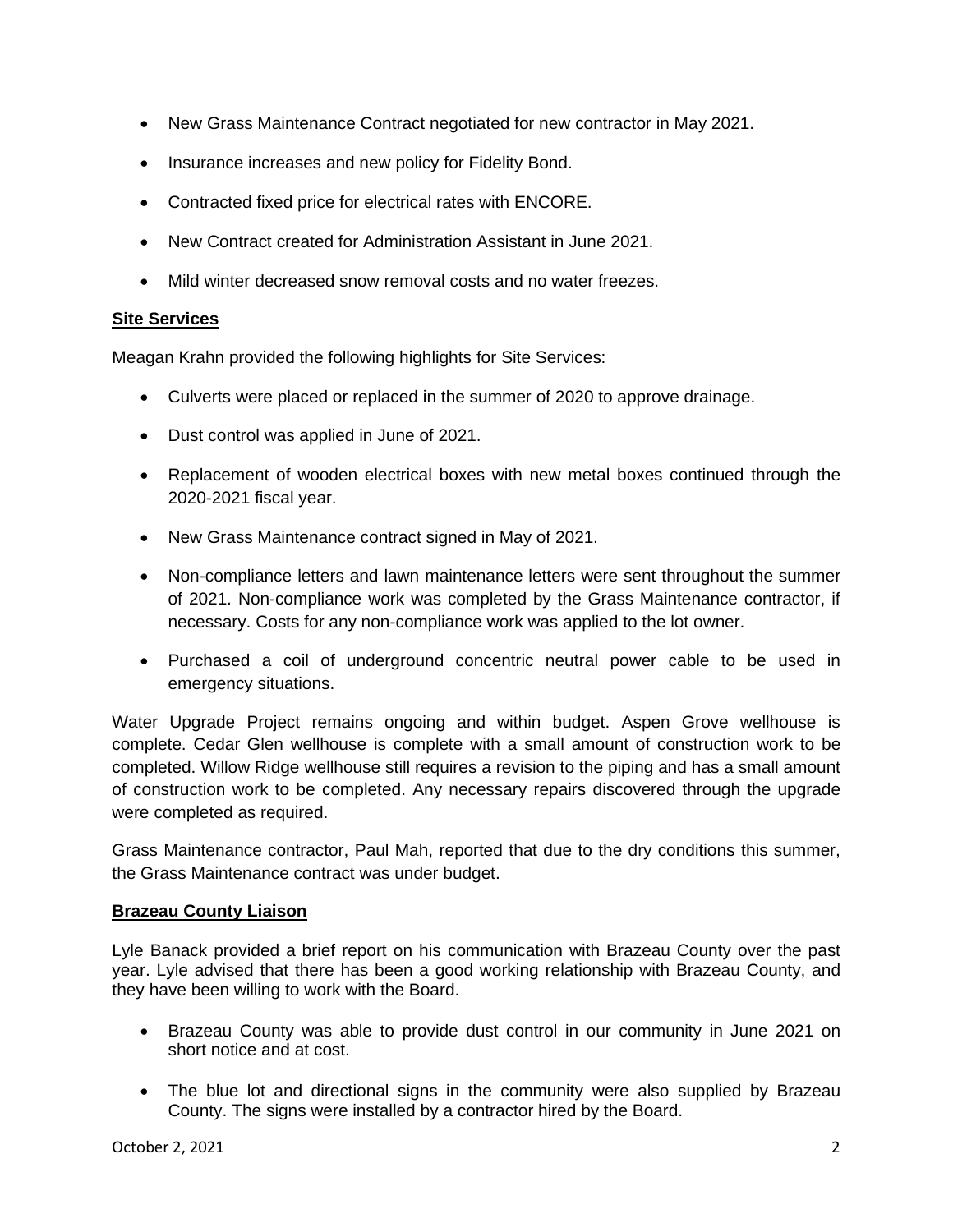• Brazeau County was willing to supply any technical assistance with our water services testing and reporting if needed.

Representatives from Brazeau County, Bart Guyon and Anthony Heinrichs were in attendance, and each addressed the owners.

Bart Guyon, the current county Reeve, wanted to thank the owners for allowing him to represent them over the last few years. He reminded owners that his goal in becoming Reeve again was to continue to make life better within the County and keep property taxes low.

Anthony Heinrichs, the current Councilor Division 5, wanted to thank all owners for their support and is very proud of the working relationship he has with his constituents. As an acclaimed councilor he looks forward to continuing to represent Birchwood and all county residents.

## **Fire Smart Update**

Clarence Wastle, Lot 84 provided an update on the Fire Smart program. The access to grant money has been eliminated. Clarence advised that he would continue to work with the organization and with Brazeau County on this project. Brazeau County has access to grants or funds that could help in getting the community Fire Smart. Clarence thanked all owners who worked this summer to clean up deadfall and brush on their property.

## **Statement from President – Greg Jansen**

Greg Jansen wanted to thank the Water Upgrade committee members John Budd, Kevin Souther, Jerry Wells, Lyle Banack, Rod Yakubow, and Frazer House for their hard work on the Water Upgrade project. Volunteer hours by this committee saved owners money on this project.

## **Approval of 2020 Audited Financial Statement**

**Motion**: Jan Wells, Lot 99, moved that the financial report distributed in advance of the meeting be accepted as circulated. Dan Hill, Lot 117, seconded the motion. All in favor.

#### **Motion Carried**

## **Approval of 2021 Audited Financial Statement**

**Motion:** Caroline Milner, Lot 134, moved that the financial report distributed in advance of the meeting be accepted as circulated. Margaret Oleksiw, Lot 51, seconded the motion. All in favor. **Motion Carried**

## **Appointment of Auditor**

**Motion:** Jan Wells, Lot 99, moved that we use Heather Zeniak Professional Corp. to audit the 2022 finances. Chuck Hughes, Lot 69, seconded the motion. All in favor.

**Motion Carried**

#### **Approval of the July to December 2021 Budget**

**Motion:** Ruthann Little, Lot 161, moved that the budget distributed in advance of the meeting be accepted as presented. Dan Hill, Lot 117, seconded the motion. All in favor.

## **Motion Carried**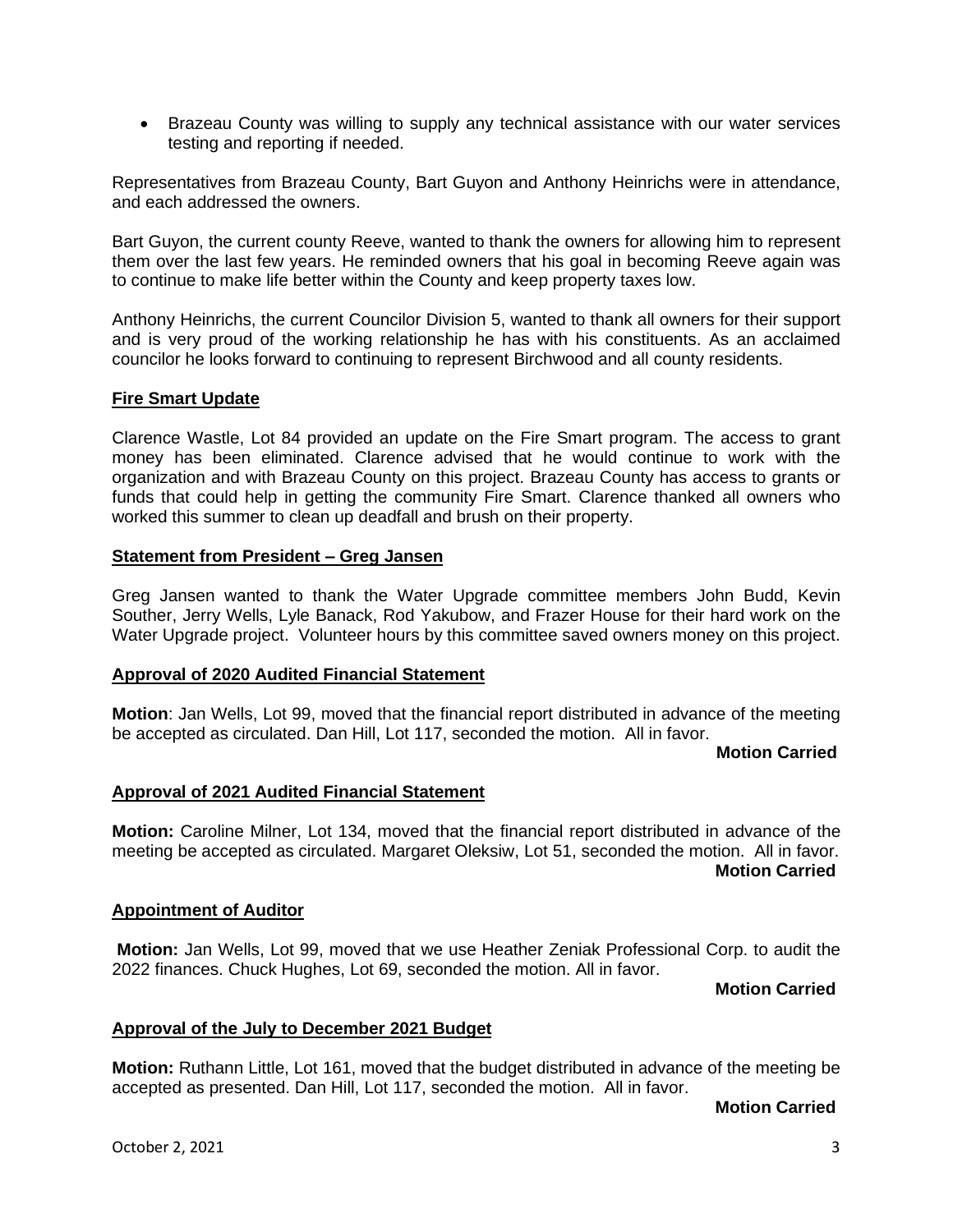## **Members Forum:**

Helen Copland, Lot 139/140, inquired about the willows along the north side of the road entering Cedar Glen. Bev Baltesson commented that the residents of Cedar Glen had, at one time, maintained a flower garden in that area and wondered why they had stopped maintaining it. Helen indicated that the owner responsible for the garden has moved away. Kevin Souther will determine who is responsible for the area. Bev suggested that concerns such as this should be in writing to the Board.

Helen Copland, Lot 139/140, expressed concerns regarding access to the lock on the gate at the north edge of Cedar Glen. Helen explained that she had concerns that the gate would need to be opened in a timely manner in the event of an emergency. All Cedar Glen residents were reminded that Bruce Swanston, Site Services contractor, will open the gate if any resident needs access for non-emergency access. Bruce Swanston, Site Services contractor along with the Water Services contractor, Grass Maintenance contractor, or any Board member can open the gate in the event of an emergency. Bev Baltesson explained that this issue was addressed a couple of years ago with some owners in Cedar Glen. Bev also explained that there are other gates that need to be opened in emergency situations and all gates have been unlocked and opened when an emergency occurred. Cedar Glen residents also have access through the gate located by Lot 168. Clarence Wastle, Lot 84, commented that the Fire Department may have concerns with the locked gate. John Budd, Lot 1, remarked that at one time the lock was removed, and residents complained because there was too much traffic. Lyle Banack suggested that this should be investigated to ensure we have an easement in place for the community to use this access. Greg Jansen advised that this item would be further investigated and tabled for the next Board meeting.

Jim Jansen, Lot 41, inquired if the gate remote access had changed as his remote no longer works. Kevin Souther confirmed that all existing remotes will continue to work. Kevin suggested that the batteries may need to be replaced in the remote.

Alana Bennett, Lot 88, expressed concerns regarding the gate in the winter. Alana suggested that the gate should be left open as the remotes do not appear to have the same range as before it was repaired. Kevin Souther will check with the contractor who repaired the gate to determine if the range of the remotes can be increased.

Brian Chausse, Lot 151, inquired about getting a remote for the gate. Bev Baltesson advised that she could get him one and asked that he see her after the meeting.

## **Election of the Board of Directors**

Greg Jansen called for the election of six new Directors to begin.

Bev Baltesson, Greg Jansen, Lyle Banack, and Kevin Souther have completed their terms and there were two Directors terms open from the previous year.

Greg Jansen thanked the out-going Board members for their contributions to the community over the last few years. Currently there are six vacancies up for election, four 2-year terms and two 1-year terms.

Greg Jansen called for nominations from the floor.

.